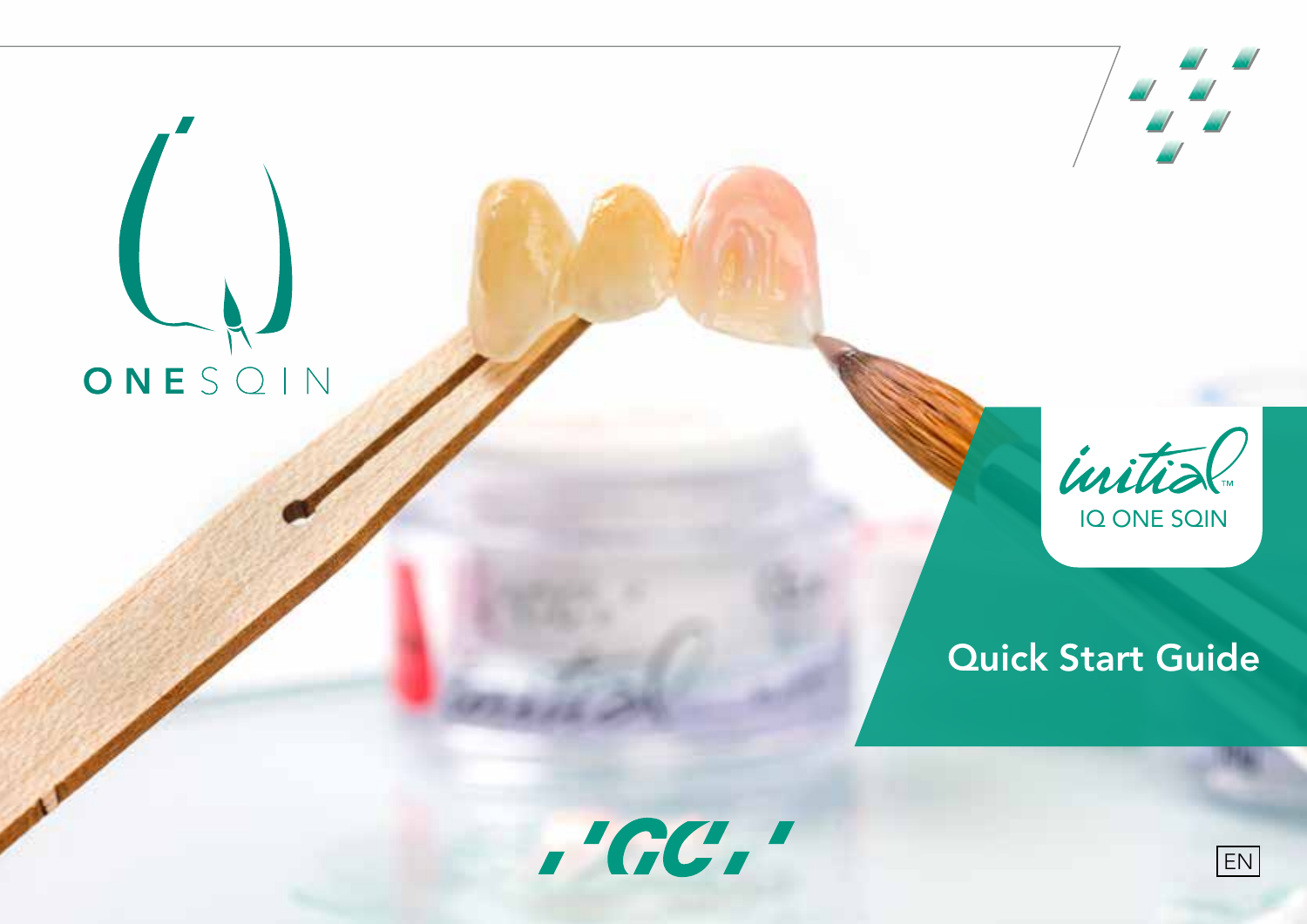# Thank you for choosing our GC Initial IQ ONE SQIN concept.

GC Initial IQ ONE SQIN is a paintable color and form ceramic concept for the aesthetic realization of monolithic or minimal buccally reduced dental frameworks made of zirconia or lithium disilicate.

# Full monolithic frameworks



### Design of the framework

The monolithic framework type can be realized in zirconia or lithium disilicate following the instructions of the respective manufacturer. Color management of the framework is an important factor in achieving the desired aesthetical result. Choose the ideal base color and translucency level that fits best to your restoration.

# Buccally reduced monolithic frameworks

### Design of the framework

The monolithic framework type must be designed for micro-layering of the buccal area. You can achieve lifelike color deepness and natural translucent effects already from a buccal space of approx. 0.2 mm to 0.6 mm.

The framework can be realized in zirconia or lithium disilicate following the instructions of the respective manufacturer.

Color management of the framework is an important factor in achieving the desired aesthetical result. Choose the ideal base color and translucency level that fits best to your restoration.





## Preparation of the framework

### The framework is shaped and contoured using dedicated instruments.

After pre-polishing with a dedicated ceramic polisher, the finished framework as well as the surfaces which require ceramic application are softly sandblasted with 50 microns Alu-Oxid at max. 1,5 bar pressure.



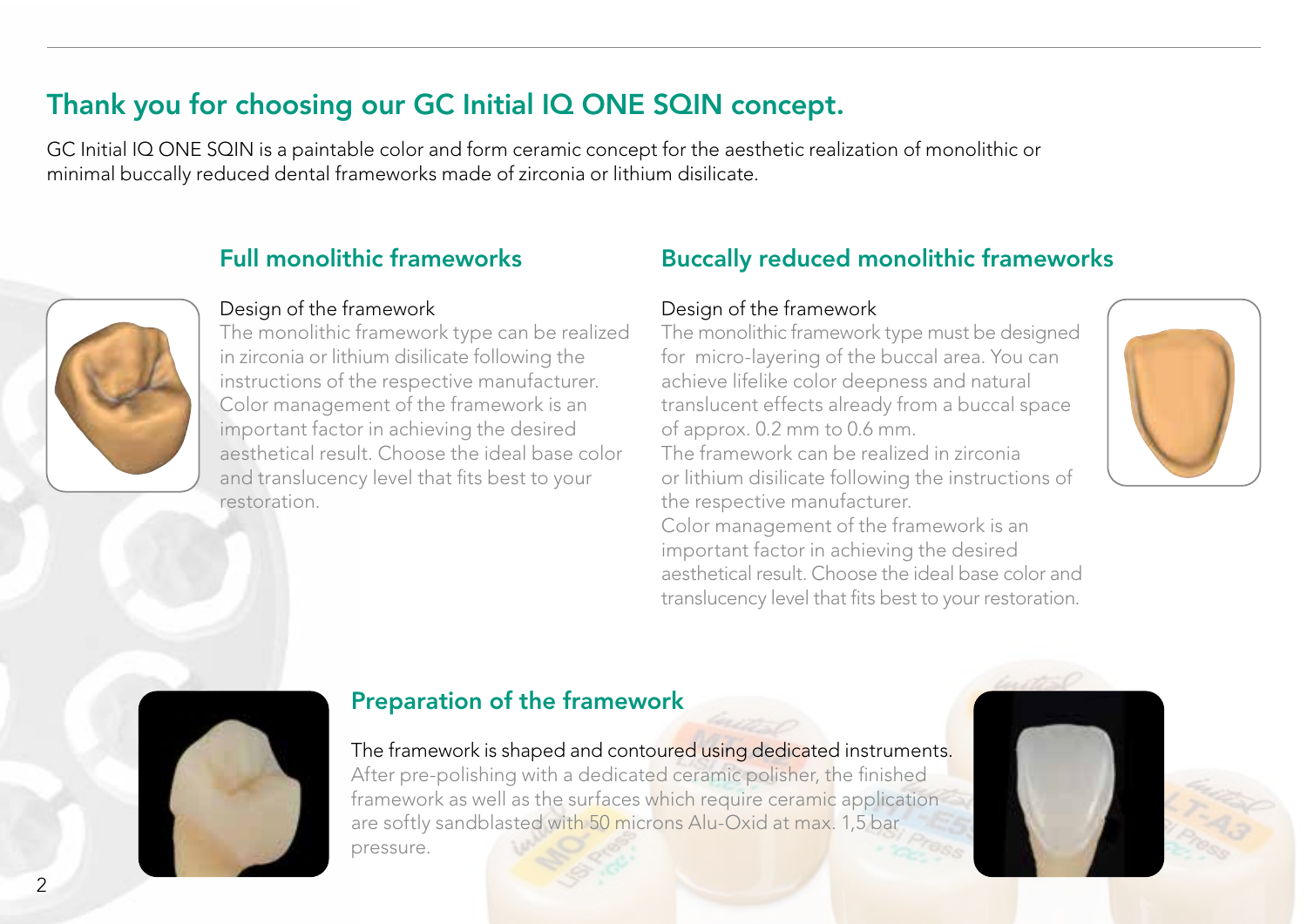# Aesthetic realization of monolithic frameworks using Initial IQ Lustre Pastes ONE





|                    |                  | START TEMP. DRYING TIME | <b>VACUUM</b> | <b>HEAT RATE</b>   | <b>FIRING TEMP</b> | <b>HOLDING</b><br><b>TIME</b> |
|--------------------|------------------|-------------------------|---------------|--------------------|--------------------|-------------------------------|
| Lithium disilicate | $450^{\circ}$ C  | 4 min                   | Yes           | $45^{\circ}$ C/min | 735°-760°C*        | min                           |
| Zirconia           | $450^{\circ}$ C. | 6 min                   | Yes           | $45^{\circ}$ C/min | 800°-900°C         | l min                         |

*\*Firing temperatures for LiSi Block 730°-750°C*







### Note:

The Lustre Pastes ONE are fired with vacuum.

The above mentioned firing parameters are only guidelines and therefore always need to be adjusted to the firing furnace and its correct functionality. Most important is to obtain the right firing result. These firing parameters can only be used as guidelines.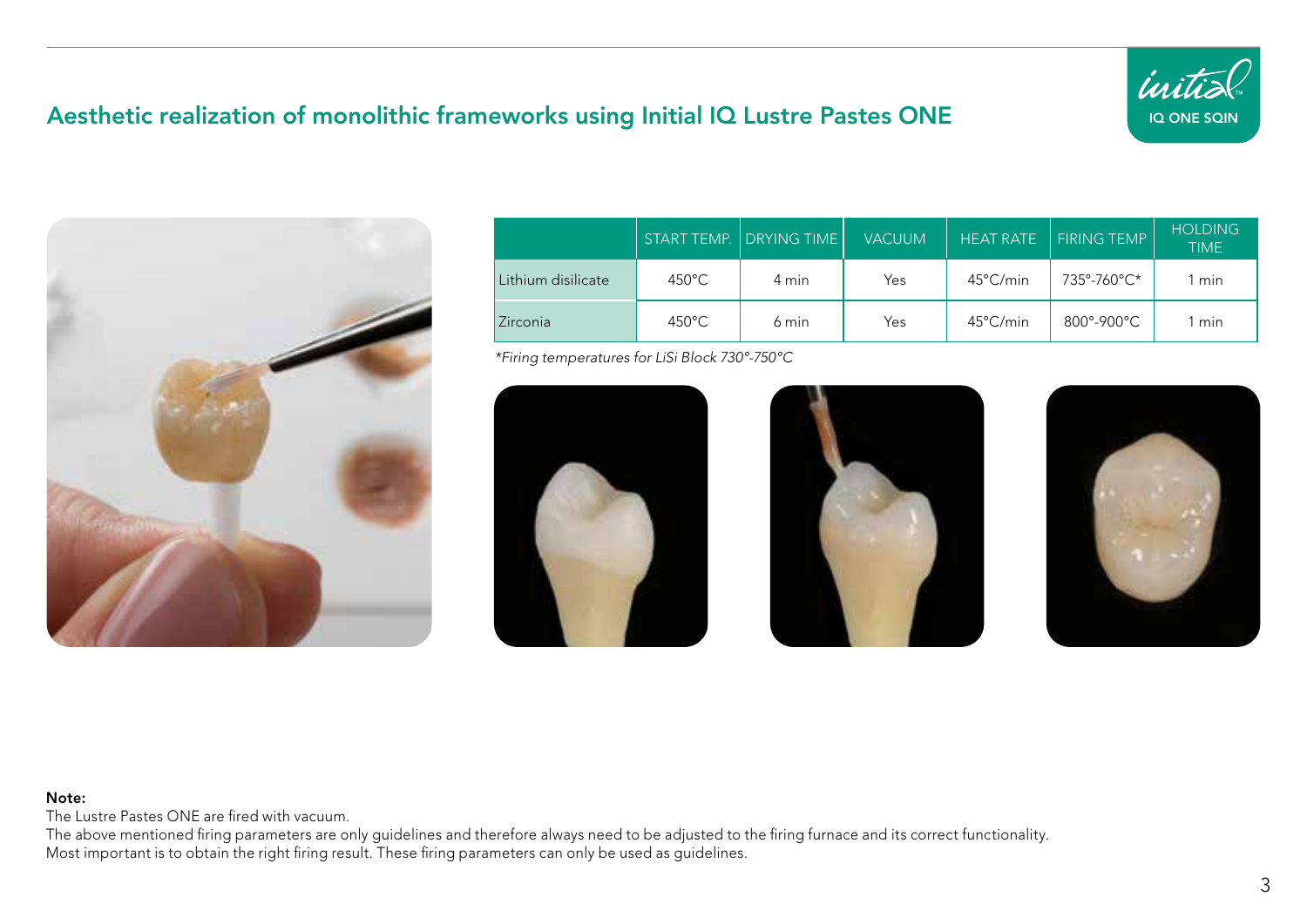# Aesthetic realization of buccally reduced dental frameworks



### Step 1 - Individualization & connection firing using GC Initial IQ Lustre Pastes ONE

|                    |                  | START TEMP. DRYING TIME | <b>VACUUM</b> |                    | HEAT RATE   FIRING TEMP ' | <b>HOLDING</b><br><b>TIME</b> |
|--------------------|------------------|-------------------------|---------------|--------------------|---------------------------|-------------------------------|
| Lithium disilicate | $450^{\circ}$ C. | 4 min                   | Yes           | 45°C/min           | 760°C*                    | l min                         |
| <b>Zirconia</b>    | $450^{\circ}$ C  | 6 min                   | Yes           | $45^{\circ}$ C/min | $850^{\circ}$ C           | l min                         |

*\*Firing temperatures for LiSi Block 730°-750°C* 





### Note:

The Lustre Pastes ONE are fired with vacuum. When required, Spectrum Stains can be used and fired at the same time. Indicated temperatures assure an optimal connection firing. After firing, it is advised to slightly sandblast with 50µm Aluminiumoxid and low pressure to obtain a slight roughened surface before application of SQIN (step 2).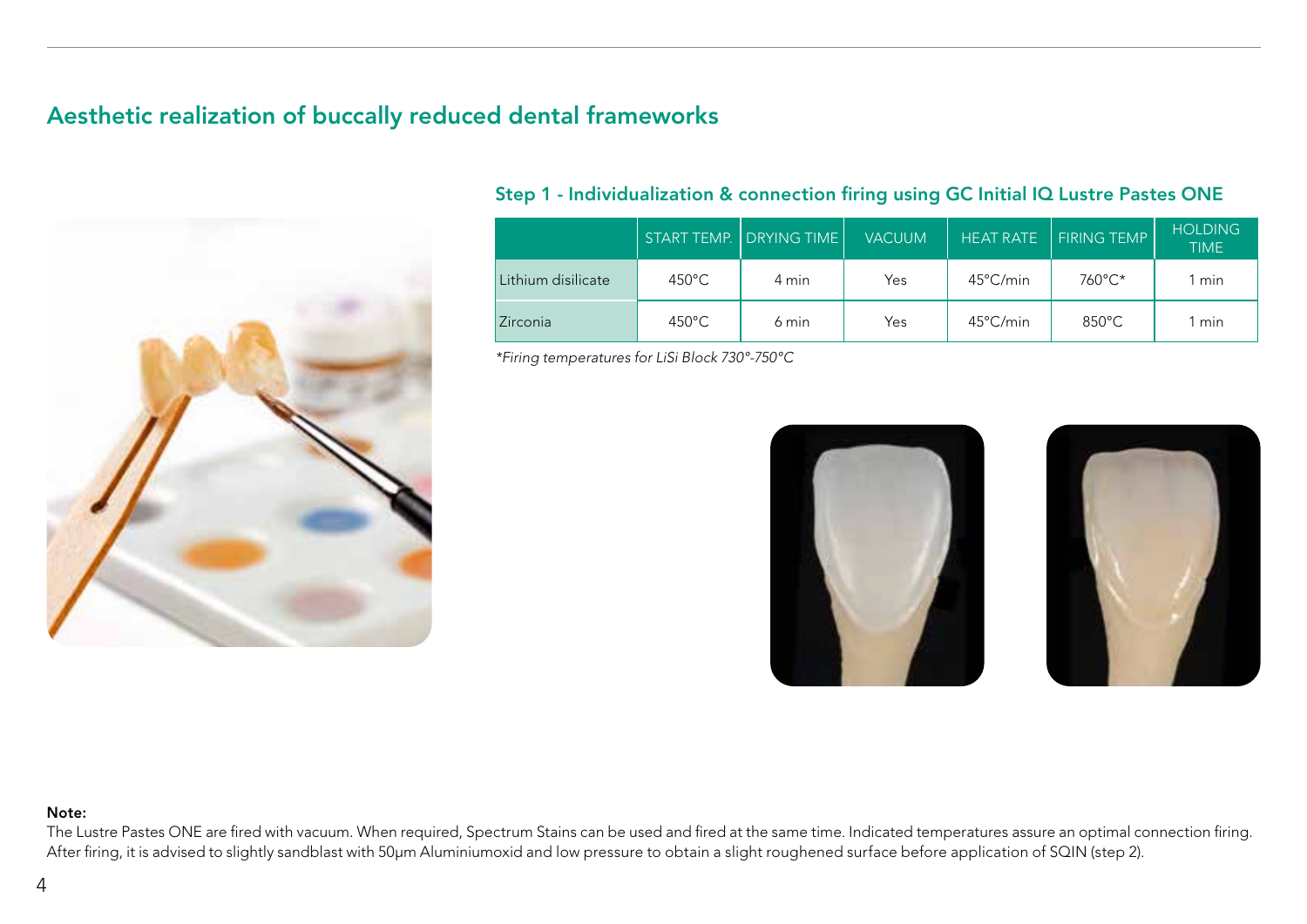# Aesthetic realization of buccally reduced dental frameworks





### Step 2 - Form & texture using GC Initial IQ SQIN

|                    | <b>START TEMP.</b> | "DRYING TIME - 8 min |              | <b>VACUUM</b> | <b>HEAT RATE</b>   | <b>FIRING TEMP.</b> | <b>HOLDING</b><br><b>TIME</b> |
|--------------------|--------------------|----------------------|--------------|---------------|--------------------|---------------------|-------------------------------|
|                    |                    | Pre-drying time      | Closing time |               |                    |                     |                               |
| Lithium disilicate | $400^{\circ}$ C    | 4 min                | 4 min        | Yes           | $40^{\circ}$ C/min | 740-780°C*          | 1 min                         |
| Zirconia           | $400^{\circ}$ C    | 4 min                | 4 min        | Yes           | $40^{\circ}$ C/min | 750-800°C           | 1 min                         |

*\*Firing temperatures for LiSi Block 730°-750°C* 





### Note:

### Drying process is minimum 4 minutes. Closing of firing chamber is 4 minutes.

For thicker layers an equal prolonging of drying time shall be applied. After firing, a Self-Glaze effect (gloss) is noticeable. The intensity of the surface texture and gloss is guided by the temperature. An extra Initial IQ SQIN firing can be done lowering the firing temperature with 10°C. An extra glaze firing and further individualization with LP ONE and/or Spectrum Stains & Glaze is possible using the same firing schedule as your last SQIN firing. When required, a manual gloss polishing can be performed. The above mentioned firing parameters are only guidelines and therefore always need to be adjusted to the firing furnace and its correct functionality. Most important is to obtain the right firing result. These firing parameters can only be used as guidelines.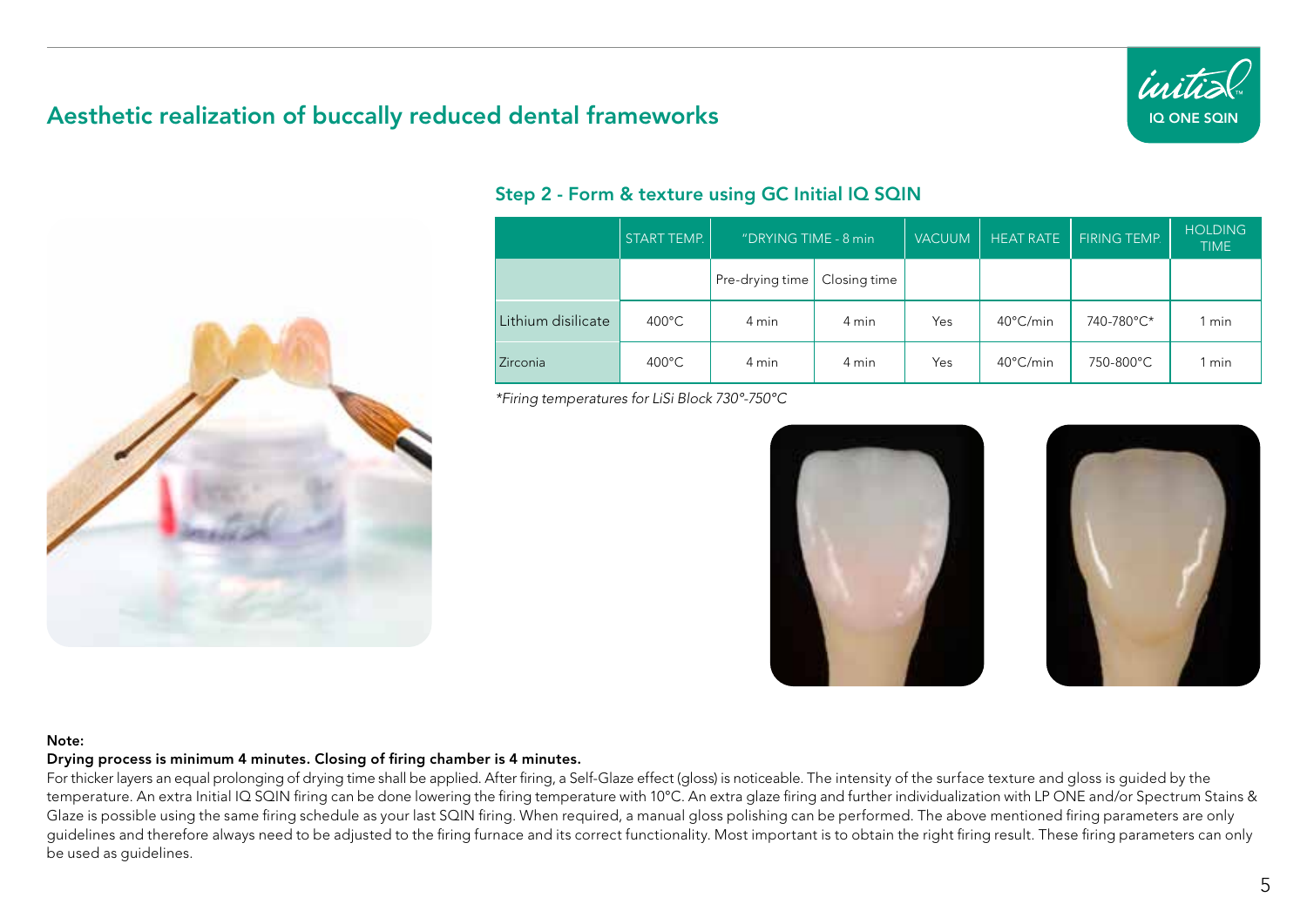# Facilities of GC Initial IQ ONE SQIN



MDT Andreas Pilch, Hetjens Dental-Labor, Germany



MDT Michael Brüsch, Germany DT Carsten Fischer, Germany DT Carsten Fischer, Germany





ONESQIN







MDT Andreas Pilch, Hetjens Dental-Labor, Germany MDT Patric Freudenthal, Sweden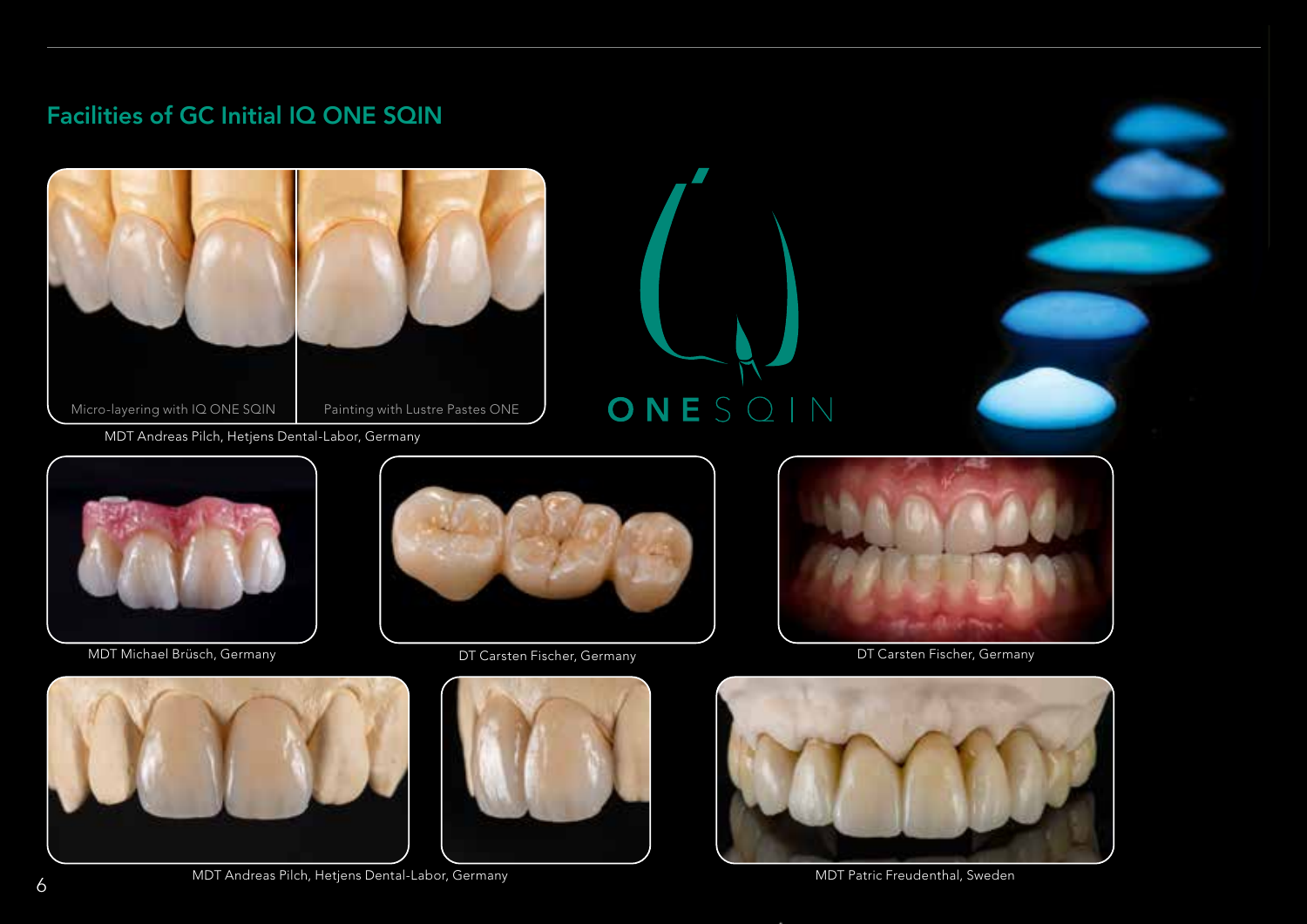# Initial IQ ONE SQIN paintable colour & form ceramic system





# Individualization & connection firing using GC Initial IQ Lustre Pastes ONE & NF Gum

Use Lustre Pastes ONE in the teeth area for natural light dynamics and fluorescence. Lustre Pastes NF Gum are applied in the in the gingival area for pink aeshetics. The outcome should reflect the final aesthetical expectation regarding color tone and individual effect.

This individualization & connection firing can be performed in multiple firings when required.



# Form & texture using GC Initial IQ SQIN

GC Initial IQ Lustre Pastes ONE are used as a colour and individualization layer assuring a perfect connection firing before application of the SQIN powders. The vestibular tooth shapes are completed using IQ SQIN. The SQIN material allows an optimal forming of the desired tooth shape with texture integration.

# Final result

A very nice aesthetical outcome with a natural gloss and optimal form & texture is achieved in only one firing. Thanks to the auto-glaze effect there is no further need for an extra glaze firing.

Optional: The application of IQ SQIN can be performed in multiple firings when required. If a more intensive external individualization is required, both Initial IQ Lustre Pastes ONE / NF GUM or Initial Spectrum Stains & Glaze can be used.